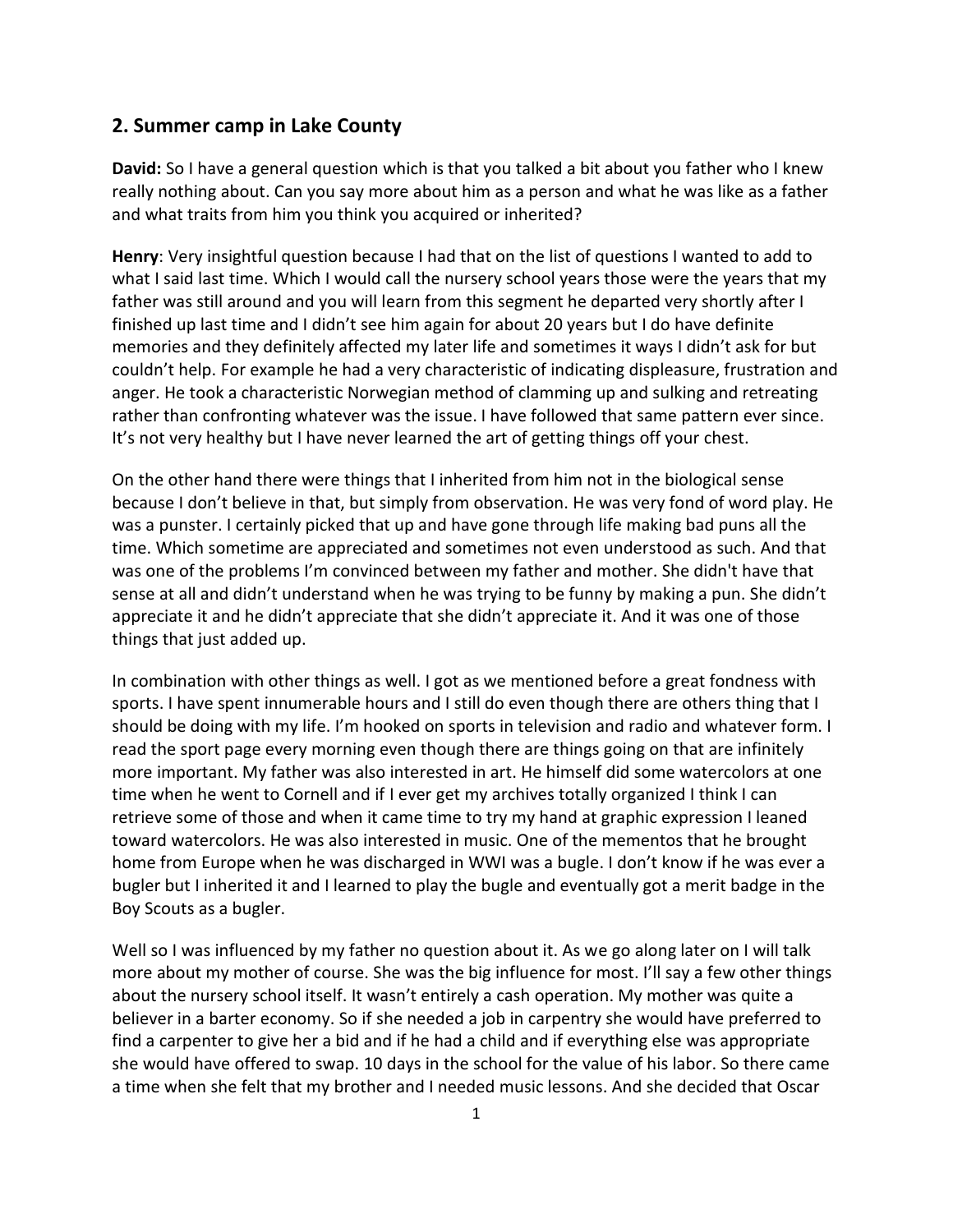should take violin and I should take piano lessons. She couldn't find a violin in Palo Alto of the child of the right ago to go to the nursery school for a time. She had to pay the violin teacher but she found a piano teacher with a boy who was my ago so they agreed to exchange a day at the nursery school for a piano lesson.

And I began taking so called piano lessons. As time went by it turned out that this guy's piano lesson was for him to practice an etude or sonata with me sitting by him on the piano bench and every once in a while he would stop playing and have me point at where he had stopped on the score. I was supposed to be able to read music in that way. I don't recall even going through the usual basics of playing scales or whatever. It was a scam he was getting away with it because he thoughts that I didn't know any better. But there came a time when I told my mother that I didn't think that was a proper piano lesson. She bought a piano to play in the nursery school. I never got beyond the point of playing chopsticks with Oscar. And so that lead to a confirmation with Mr. Hackett and terminated their arrangement and I never did learn to play any instrument at all. Well later on I took a stab at learning the clarinet and trumpet but never became proficient at anything of that sort.

Well. The last time I did talk about the beginnings of the Anderson summer camp which began with the fact that my brother and I had tonsillectomies and my brother continued to get upper respiratory infections to the point where we finally found a doctor who said he should spend some time in a warmer climate that was available in Palo Alto. I'm not sure about the details and but they found a former Stanford graduate student who had a piece of property in lake country that he wasn't using at the time let my parents use for the summer at some very, very reasonable rate and so they got the idea of simply transferring the nursery school to the extent that the parents were interested in doing some into lake country for about 6 weeks in the summer of 1935.

And as they succeeding years went by the ideas and the group became a little larger each time. And by 1938 it was quite successful. My mother felt that we had enough people there that we should have a nurse on duty and she was able to find nurses that were in financial trouble and were willing to serve for basically room and board.

At this same time I believe I'm right in my father got a call from Davenport that he was needed back there to help settle the estate of my grandfather Anderson who had died. There was some problem in the probate. Maybe it was an excuse for my father to get away because he and my mother at the time were having real problems. He had basically moved to the attic and was having his meals sent up there by one of us boys and so forth as so on. It was a very unhealthy situation. So that meant my mother was by herself in running the camp. But she was very good at managing things without any help and she hadn't been getting any help from my father for some time before that. And it was quite a successful camp. Financially and in other ways and I strongly suspect that she had had the idea fairly early in the game that there wouldn't be any real point of going back to Palo Alto to this emotionally unhealthy situation there.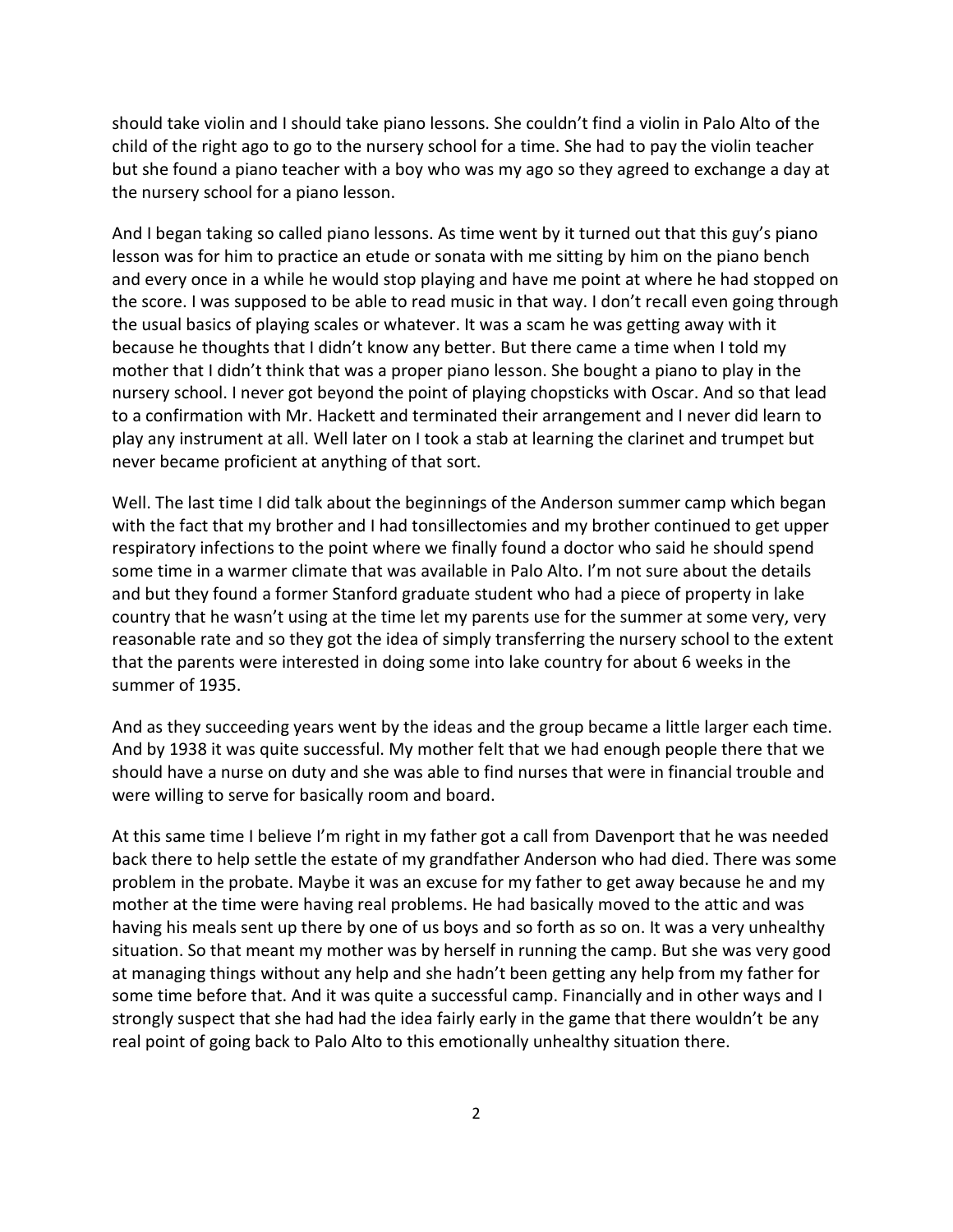As far as she knew the owner of this property in Lake Country still had no use for it. And why not stay there for at least a while. And so toward the end of the summer as the camp was breaking up she had what she called a family council as if her boys had an equal voice in the matter. While in fact for all practical purposes the decision had been made and of course we jumped at the idea and therefore it set in motion a variety of things which she must have been thinking about beforehand otherwise it wouldn't have been possible to get it all in motion as smoothly as it did. For one thing she had the idea of getting a cow. And she in fact had in fact lined up a Holstein for \$50 and another one of her plans was the chickens and she had already figured out the variety was going to be New Hampshire Reds which are a breed of chicken that is an ideal combination of eating and laying chicken. On the property we had at our disposal we had an old barn. It was roughly divide between a portion that was used for stock by the owner and the other portion was a chicken shed. It needed some work but she had a handyman there for help around the nursery school chopping wood and things like that. And so she put him to work fixing up this place.

And she had it figured out that my brother would be responsible for maintaining the wood supply which of course was a big deal. This cabin was without almost any what were considered essential amenities in this day and age and even in that age by city slickers. But it had no electricity, no telephone, no source of heat (butane or propane) the only source of heat was wood for heating the space and for cooking. Hot water had to be heating on top of the stove if one wanted to take a bath or what have you. It was quite an adjustment. It did have running water it the cabin both in form of a flush toilet and running water in the kitchen. The source of water was a creek with ran maybe 30 feet away from the house. And there was a pump arrangement whereby an old Chrysler had a pulley it was on a platform on the top of the creek bank and the pump was down in the bottom of the creek itself and this endless belt hooked up with one of the rims of the car and turn on the engine it started pumping water to a tank of several 100 gallons. Which by gravity provide the house. It wasn't totally primitive but was rather basic.

And I was given the job of maintaining the animals, including milking the cow morning and evening without fail. And I can't remember exactly the number but we began fairly small time on the chickens maybe 25 of them or something like that. And so I had to learn how to feed them and water them and make sure they had nests to lay in. And protect them from varmints and so forth and so forth as so on. And then there was the question of education. I had just finished the 6th grade at south Palo Alto school and there was within the town. Close to the center of Cobb, a 1 room schoolhouse. Classical literally a 1 room schoolhouse for all 8 of the elementary school grades with 1 teacher. And that was where I was going to go. I was rather apprehensive about it because at the south Palo Alto school I had begun in the 1st grade with all my classmates. As it turns out I skipped grades but in any case I knew everybody and everybody knew me. Here that wouldn't be the case at all. All of my classmates would know each other and I would be the outsider. And I was afraid as being a city slicker to use that phrase again. Because I didn't know the lingo to the history of the area or anything of that sort.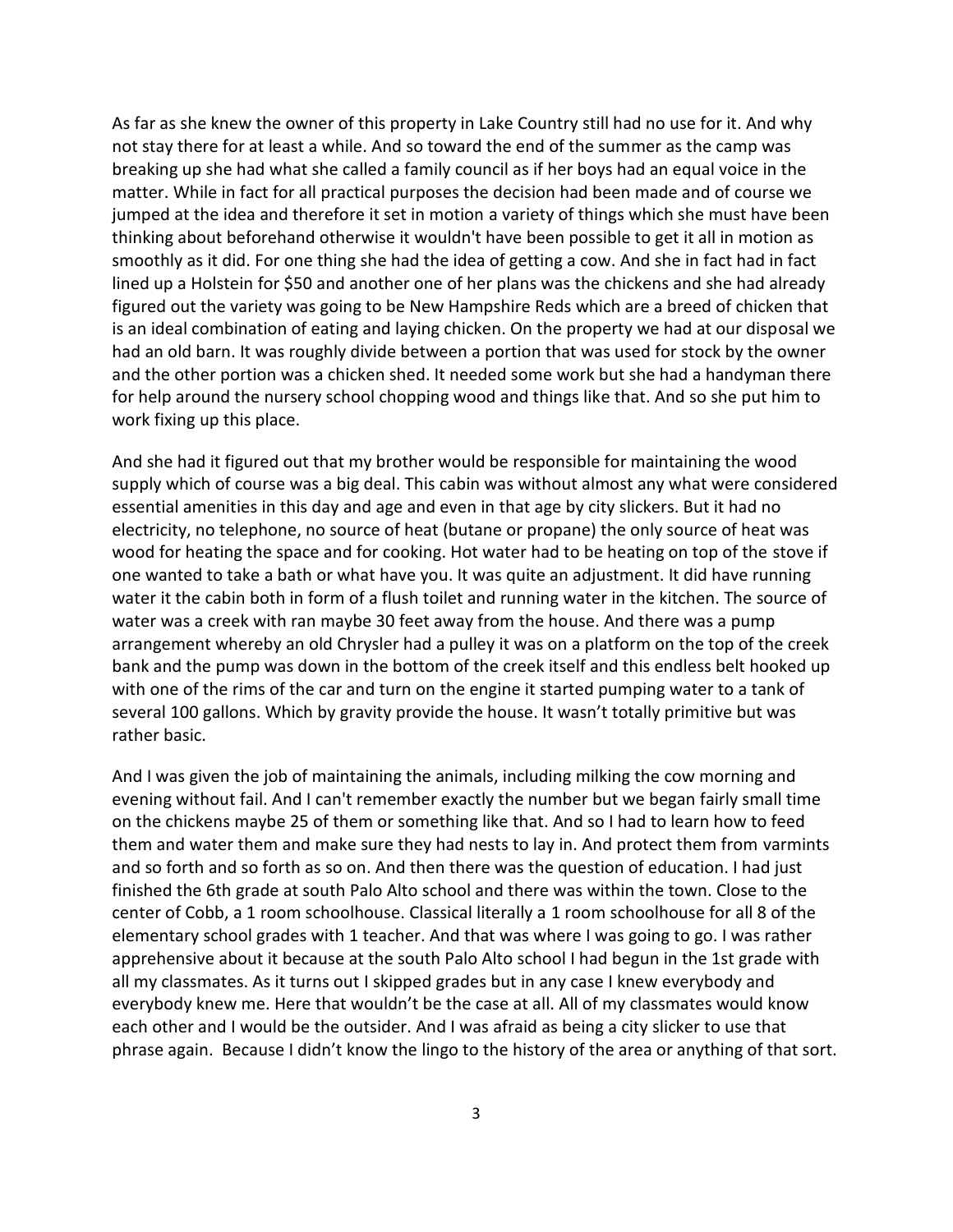However I was surprised and delighted to find that I was accepted. As long as I kept my mouth shut until I learned the ropes.

And so I made every effort to learn the lingo and the history. And lean the costume. For example there was a way of dressing that the boys all followed. Including jeans of course and including certain types of all purpose boots which I guess were about 8 inches which I of course did have but soon got by means of mail order. We got that kind of things from Montgomery wards (Monkey Wards as we called it), which had very good service at the local post office. So I began accepting their attitudes. Now I was in the 7th grade. There were 2 other fellows in my same class 2 years older that I was. There were named Don Springsteen and Bob Prager. We had a 4th member of the class named Gladys Elliot.

But one of the attitudes of the boys was that they didn't associate with girls. They thought that girls were sissies; they thought girls were not very bright. So we were trimpherenet? unto ourselves. Sort of the 3 musketeers. We were all equal and alike in that we looked down on poor Gladice. I want long with this not that I necessarily agreed with it in my heart, but I desperately wanted to belong to the guys and I learned that there is a very, very powerful motive, not in peculiar to myself but perhaps in general to mankind. The need to belong to something. So I belonged to that group and it meant a great deal to me. That it ushered in kind of what I consider a golden age in my whole life. I was very happy as school to feel that I was accepted and very happy to feel that I was being useful at home. And it wasn't easy I had to get up early. The mornings began to get cold before long but I had to milk that cow. It just had to be done and I did it. And I got very good at it.

Still it took close to 30 minutes because Holsteins are famous for being very productive at milk more so than Gurneys and other breeds. And it was equally necessary that I feed and water the chickens. And when they began laying eggs, part of my duties was to collect eggs at the end of the day. It was a full day a full life. And I just loved it. I forget to mention that my mother would drive to school in the morning. The school was about 3 miles from where we lived. She would drive and drop me off because she always got the mail at the Cobb post office and there were frequently things she needed to buy at the nearest store which was incidentally part of the pine grove resort. Cobb at that time was the center of quite a number of resorts which had to make their money in the summers. People came up from SF and so forth to get away from the city and breathe the fresh air of Lake County. But in the winter the results closed down but Pinegrove continued to operate this little store.

And for incidence the owners of the result were the Eigens and the teacher at the Pine Valley school was Mrs. Eigen. Everybody knew everybody else. But as I started to say at the end of the school day I would walk home every day and I had these boots and I tried to keep up a lively pace. And so in the course of time I built up strength. In my walking apparatus and running apparatus as it turned out. And so at the same time that I would building up strength in my hands and forearms from milking. In the fall during recess in school the games nobody thought of football. There were games called red rover and beefsteak. Don't have any counterparts as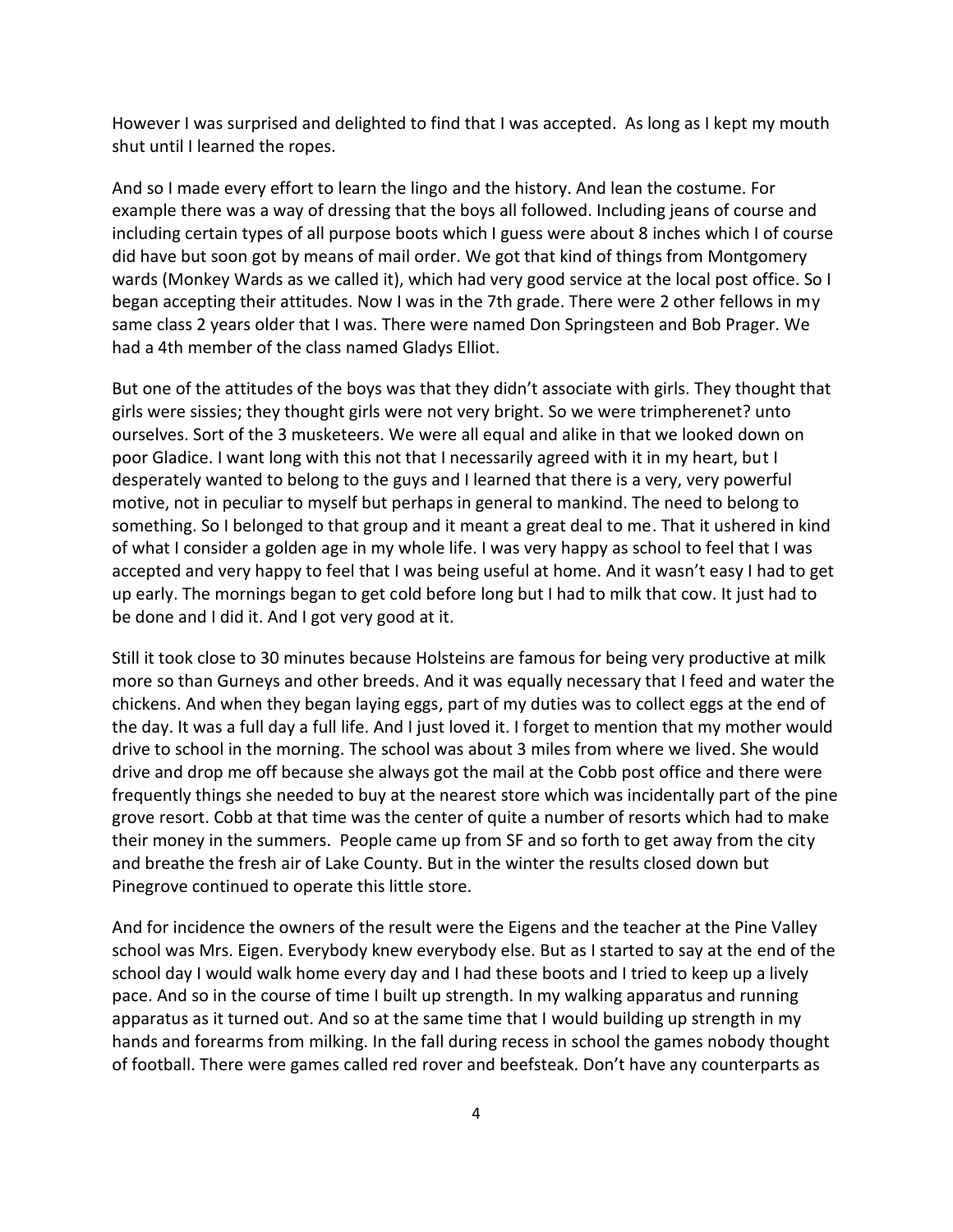far as I know, but they involved tag teams and rather elaborate rules. But they did involve a lot of running. And as I built up strength that came in handy.

And during the spring they did play softball. And I discovered that even though I was younger and smaller than anybody else. In the 7th grade there was this one guy in the 8th grade who was really older and bigger and yet I discovered that I could hit a softball father than anyone else because of the fact that the secret is in the strength of your hands and wrists and forearms and I think that is true of big league baseball players today. And I always regretted that people like Barry Bonds thought it was necessary to take artificial means when he didn't need to. Because he had remarkably swift forearm the way Hank Aaron did. But anyways that's another story. Oscar did not go to that school because he almost always went to private schools. Now I haven't mentioned the Binkleys have I?

Fran Binkley was the owner of the place we were living at. He was one of 10 Binkley children. The main Binkley ranch was over the hill from where were. They had 160 acres. Fran had 20-40. The main ranch had a lot of thing going for it. At one time they were a major goat ranch with 300 goats that they used for milk and cheese. And they used the hair to sell for wigs or something. The ranch was a fabulous place. And it had a private school. It was a 1 man school and run by John Binkley a specialist in science and math. And he was Oscars tutor. I think Oscar might have been the only student.

Did I mention that Oscar was responsible for keeping up the wood supply. The main wood that we used was a very hard wood and it was quick to ignite it was manzanita. And there were lots of manzanita on portions of the Binkley property, to which we were given free access, which had been killed by fires at some time in the past. So Oscar would drive then he was really young ~10 so he must have been 12 when I began. And he became 13 in January. Anyway he got ahold of a model A. My mother must have bought it and we kept it off of public roads. He would drive the Model A and hoop up chains to the dead bushes and haul them to the main house where he would chop them up. Didn't have any power saws. And he was darn fortunate that the axe never slipped. Because in the course of talking to the guys at school and men at the store I heard tales about experienced woodsmen whose axes had slipped. Did terrible things to their legs. But Oscar was lucky and never suffered any injuries from his portion.

One of the major developments from this period of my life. And I don't know whose idea it was to start with and there was no stopping it. I began to be called Hank. And I embraced it heartedly because I never liked the name Henry and I said before. That was the name of my maternal grandfather just as Oscar's was his paternal grandfather. However there never was a logical nickname for Oscar. But for many years everybody called me hank. It wasn't until fairly recently as time goes that I slipped away from that and began allowing other to use it. And now few people call me Hank but when they do it given me a warm feeling. Another development at the ranch was that I learned how to ride a bicycle.

And he tried to teach me how to ride a bicycle. And I didn't really learn for Oscar. I only learned by doing the hard way. And if I fell off a few times which I did there was the dirt to land on on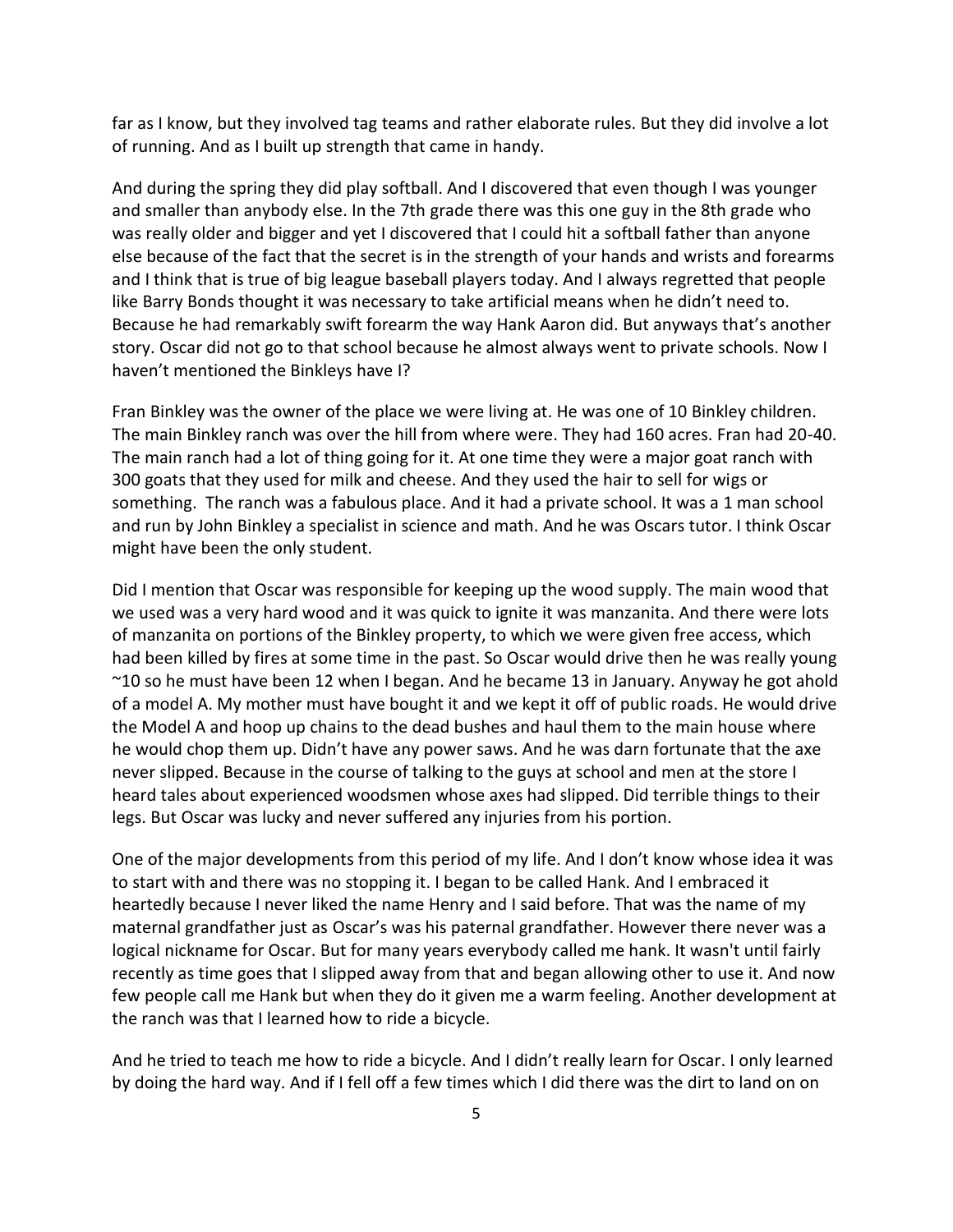either side of the road and there came a time it was dusk one evening I'll never forget. I succeeded in staying upright for some extended period of time and I had learned how to find. And I suppose I could still ride a bicycle now if I tried. As they say. As I was growing up I learned how to do a number of different things. I learned how to hit a baseball by hitting fungoes on a field near the house. And there again swung and missed dozens of times before I learned to hit a fungo and I was soon able to do fairly regularly.

And then I would walk as far as I had hit it and turn around and hit it back. And I kept doing that until I became pretty proficient. The main thing I think is a feeling of making myself useful. There came a time when I was rather than taking on chicks in those of 25. Taking on at least 100 at a time. And that of course was more than we could use in the form of either eggs or fried chicken by ourselves. And so I began selling them to the resorts during the resort season. Selling the eggs at either 25 cents a dozen and selling chickens frying chickens for whatever the going rate was then I don't remember. Eventually I got a merit badge from the Boys Scouts of America in poultry husbandry because of my background in that even though I had to give it up when we moved back to Palo Alto.

What did we do for entertainment? At the summer came we had a campfire every night and every camper was invited to contribute something. Something in the way of a song, a poem, a joke, something. And during the winter my mother always read something to us and she was a member of the book of the month club and sometimes they sent out that thing every month weather we wanted it or not. There were ways to tell them we didn't want that sort of thing, but that involved telling them we didn't want it and we never quite got around to that. And so we got every book of the month even though sometimes they were not of any interest to us at all. But when they were she would read those.

And then there came one time when she thought it would be good for our spiritual development if she began reading the holy Christian bible. And (laughs) and I laugh because I think she never got through the book of Genesis. And I can't remember exactly where the story of Noah and the flood comes in. And that includes not just the story about the great flood but there is something there about Noah getting drunk and being seen by one of his daughters in a state of nakedness. Now my mother had very strong feelings about drink she also had very strong feelings about nakedness. That ended our bible lessons. I never heard how the book of Genesis ended up. But that was one of our family institutions.

We sometimes played records with an old wind up phonograph and some old victor ritz seal records of Enrico Caruso and groups of four singing the quartet from Rigoletto. With a sextet from Luchio and so forth and so on. That was part of our education.

Have I mentioned our dog Skippy? A wire haired fox terrier. We got him I guess about 1938 and so he was with all through the lake country years. That is most of the lake country years. And we loved that little dog and he loved us. In my last reminiscences I believe I said something to the effect of "If I ran the world every young boy would have a little sister" and in my ideal world every young boy would also have a dog. There is an example of giving and receiving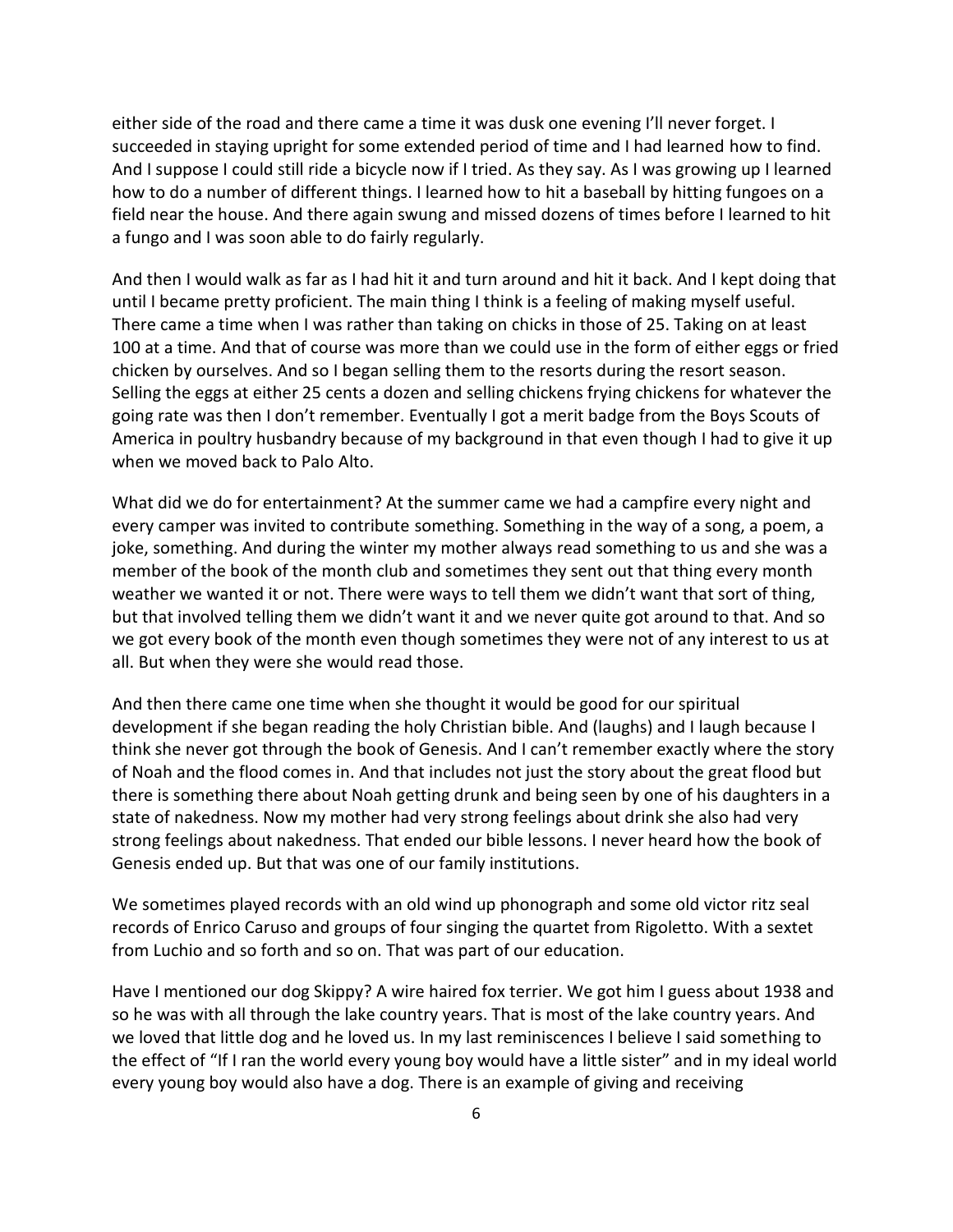unconditional love. Skippy was also useful in helping us hunt ground squirrels. Ground squirrels were one of the banes of my existence particularly because they had a great appetite for chicken feed.

And I needed a lot of chickenfeed for 100 chickens. I would buy it in 100 pound sacks and ground squirrels found a way of getting into our storeroom and helping themselves so I declared war on them. Trapped them every way I could. We had a small 22 caliber rifle. In fact it dated back to my mother's early years when she had it in Texas. She kept it during the years and took it with us to the ranch and we started taking pot shots and ground squirrels with that. I guess we got 1 or 2 occasionally. But our dog Skippy would help by trying to dig them up with their burrows and he was ??? about that. I don't think he ever got that far down because they dug their burrows pretty deep. But he tired and one way or the other we made inroads. Never defeated the ground squirrels, but we made them pay. And whenever we did kill one we would BBQ it in one our campfires and feed it to Skippy.

In my senior year that is my final year of Cobb valley school which was the 8th grade. In those years the division was between grammar school and high school. There was no such thing as middle school or junior high school. So I was in my final year and Cobb valley school in the year 1938-39 and I think I got this right. In any event we were now the top grade in that school. To the best of my recollection the total enrollment of this 8 room school was probably about 20. There were 4 of us in the top grade alone. There must have been many classes in which there were no pupils at all. But one of the more interesting things about it is that it was quite diversified within those limitations.

I mentioned the fact that it was a resort district. By far the largest and most famous most prosperous of all those resorts was called Hobergs. Hobergs Among The Pines as they called it. They had literally 100s of cabins during the resort season they had a full size orchestra playing for dancers every night. On one occasion they had a guest orchestra you've probably heard of called Tommy Dorsey. And the 3 brothers that owned that enterprise were I'm sure millionaires. It was the largest family owned resort they claimed in the state of California. And 2 of the Hoberg children were attending Cobb valley school at the time. But you wouldn't know it. They didn't dress any better or act any better than any different from the other children. And there were 2 other siblings in that school at the same time the Brookings brothers who were borderline mentally shortcoming I'm sure. But there again no big deal was made out of it they were accepted along with everyone else.

They were very cheerful and I remember that the one teacher Mrs. Eigen wasn't really able to keep track of the progress of every child every day. And there came times when the elder children were asked to help with the reading lessons of a younger child. Their tutelage consisted of only listening to someone read and explain how to pronounce or define a word. In that way Mrs. Eigen was able to keep everyone up to a reasonable level. In the case of the Brookings boys I think their special education took the form of one of the older kids reading to them rather than them trying to read to us. In any event it was all as I say diversified without anyone looking down on anyone else. In my senior in my 8th grade there was a Christmas play.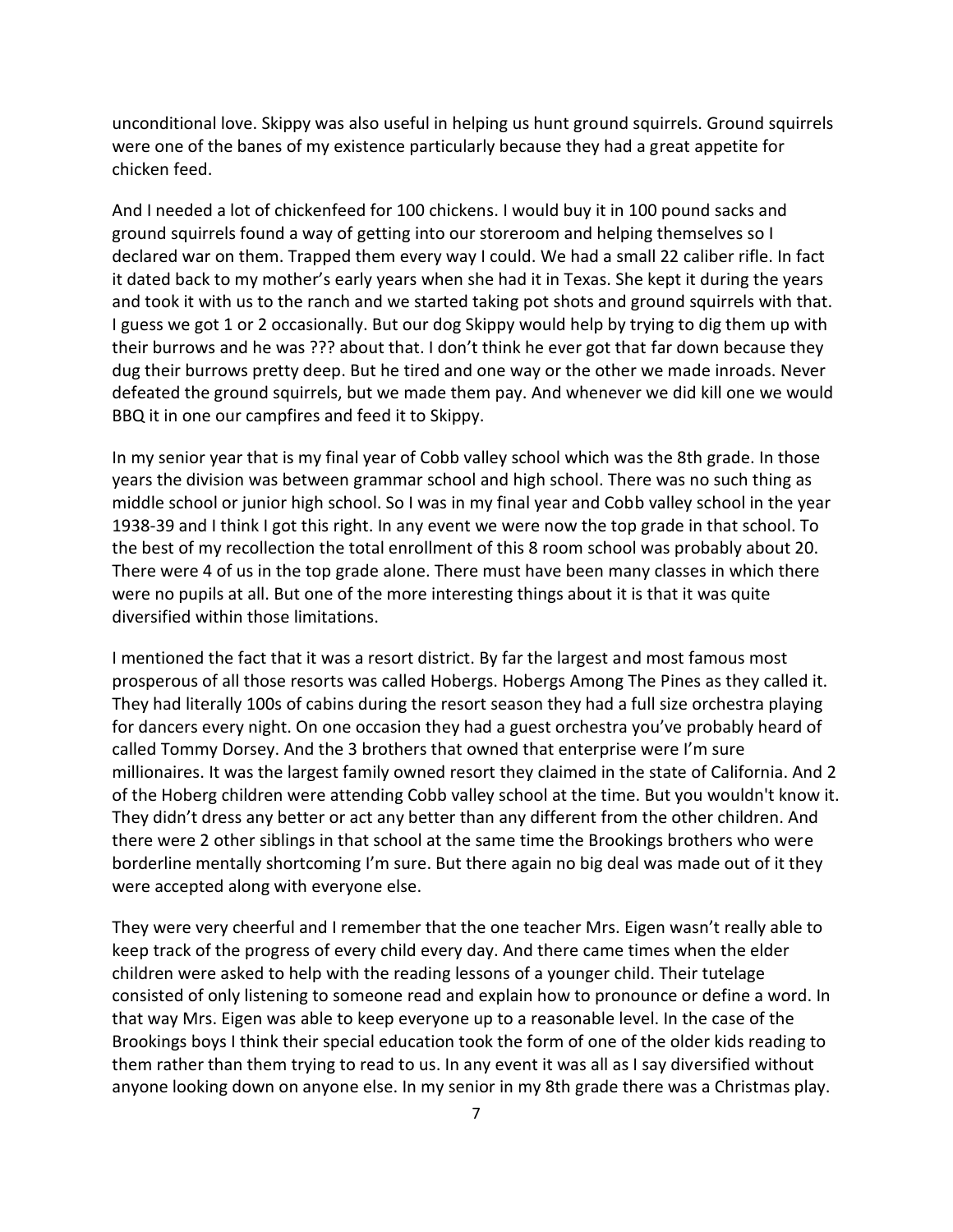Every year Mrs. Eigen wrote an original play on a Christmas theme. I was called upon to do the sets. The setting was going to be a cowboy Christmas. So I had to visualize the set consisting of butcher paper on the back or front of the schoolroom. With my drawing of a rural setting with a campfire in the foreground and pine trees in the background. And by this time I was increasingly interested in art as a hobby.

On my 11th birthday in December of 1939 I believe I got a watercolor set and began doing watercolors, which I believe I mentioned that my father also did in his day. I didn't do watercolors on this set. I used colored chalk on the set and I think it turned out pretty good if I remember correctly.

My brother was very good at technology of various kinds including car maintenance. I think he kept my mother's car in trim. He was also very interested in radio. He began with a crystal set that didn't require any electricity. It couldn't bring in very many stations. But by the time of our second year in lake country he was able to bring in a wide range of radio stations without the access of electricity. I don't know how he did it but we were able to get programs from SF and all the major networks at that time. There were certain programs that we set aside for every week. We weren't addicted to radio in general; we rarely listened to more than 30 minutes at a time. We liked the Bob Hope program. We liked the program called "Information Please", which was a sophisticated quiz program. We liked the program run by Robert Ripley called "Believe it or Not". He began with a cartoon or a newspaper feature involving illustrated oddities that he collected from around the world. And he moved into radio and made this whole thing become quite entertaining by the mere sound rather than being able to visualize it. The source of illumination was something called an Aladdin lamp. The fuel was kerosene and it had a wick. It began glowing when the fire heated the wick. It gave out effective reading light.

We managed to be quite self-sufficient, but never managed to be able to grow crops. I believe in the very early years of the Anderson summer camp there was an attempt to grow radishes or something in the way of vegetables. It never worked because there were a lot of deer in lake country. Despite the fact that we were besieged by hunters during the fall and that they were supposed to limit themselves to bucks but I suspect that many of them were bagging does as well. So there were plenty of deer and we tried, if memory serves me, tried keeping them out briefly with a fence. But found that they were able to jump the 8 foot fence easily. And we were not going to try to build a higher fence than that it was just too much work. So we gave it up and never were there long enough to grow tree crops.

Well fixed for eggs chicken to eat year round when they began getting too old to eat as fryers there is something better than fricaseed chicken cooked with dumplings as I found. As for the milk we used that in many ways. After skimming off the cream we made butter and the skim milk we fed to chickens who loved it. And we used the cream to make ice cream the ice cream was made in a freezer that was operated by a crank that required us to go to the store to get ice cubes. We probably did have an ice box at the lake country ranch, but for the most part we got along by keeping things cool down by the creek. We had a box that we submerged and the water would keep the contents cool. Even the hottest summer days.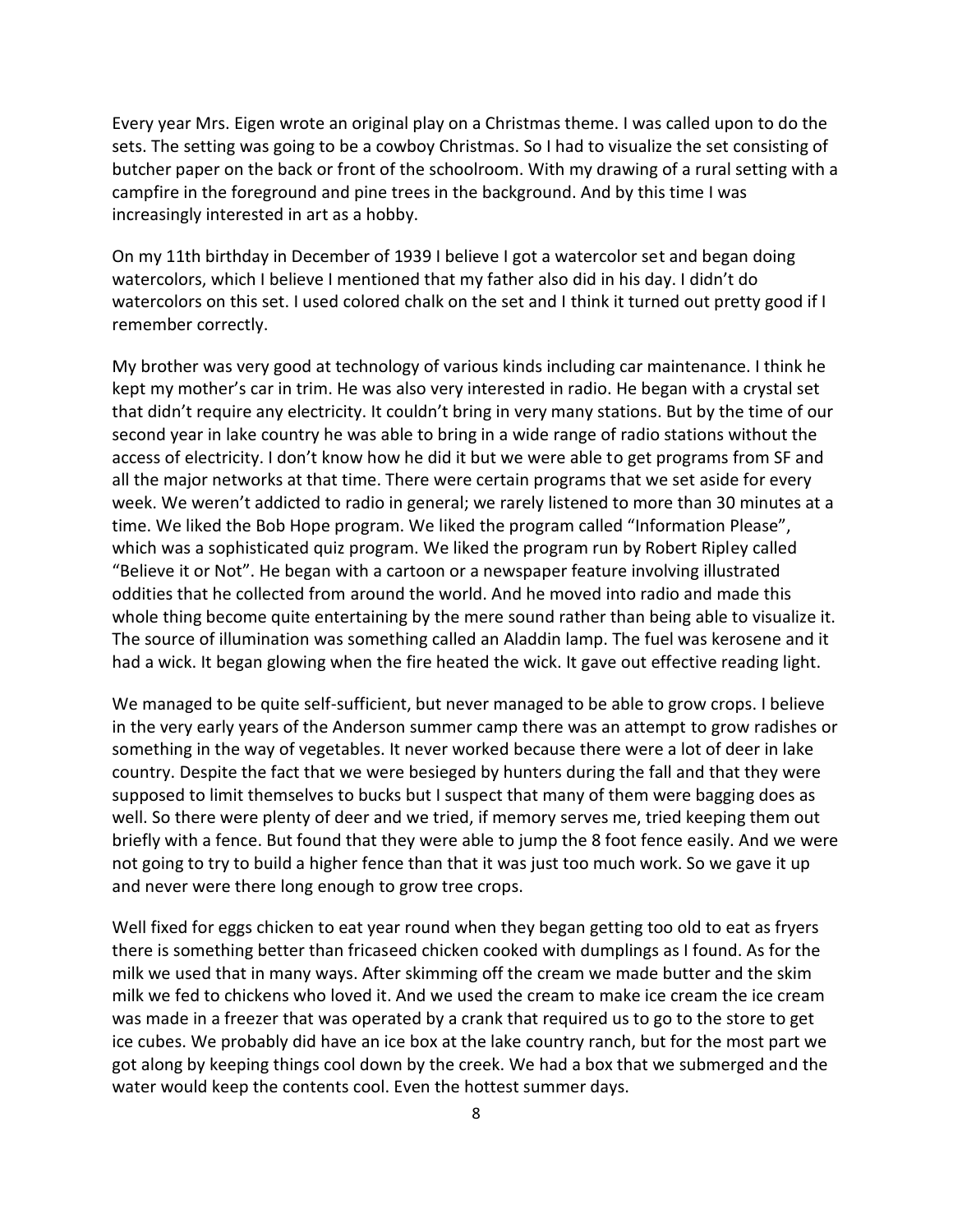So all in all I look upon it as kind of an Eden in retrospect. I there again feel that everyone should have the experience of spending at least a portion of their life outside the city. In a city I believe that it's possible for a person to have any inkling of the spectacle of the starry sky. In a remote rural setting. There must be 100s if not 1000s of time more stars… you have the milky way for starters. You don't see the milky way in the city. I haven't seen it in Berkeley for years. But there we had it every night. I would lie in bed, I slept outdoors whenever possible on a cot. And I was able to look up at the starry sky. I didn't fully appreciate it at the time. But ever since I have. I there again feel everyone should have the experience of knowing that there were other possibilities in life than whatever they were able to get from a town or city.

Furthermore I think it's valuable for a person growing up to have the opportunity that I did of being able to produce something palpable and useful and appreciate and needed. The way my brother did with his woodworking and my working on livestock and chickens. So there came a time when Fran Binkley said that he wanted the use of his property back. For a brief period of time we tried staying at another place in Lake County operated by another old timer in the area named John Lee but it wasn't the same. So in 1940 we moved back to Palo Alto. And it has now been about the time where Virginia said she'd like to start dinner…

**David:** So your father went to Davenport and never came back?

**Henry**: He was only there the first 2 or 3 years. After the war broke out he had a good excuse for staying back there. He was a machinist and was needed in the Rock Island arsenal right across the river from Davenport. Major arsenite and he spent the war years there. Later on I'll be talking about the time when we finally did get together.

**David:** Did your mother operate another preschool in Lake Country?

**Henry**: No, just the summer camp. Once the war started it was impossible due to transportation restrictions. She continued to operate the nursery school until the mid 1940s back in Palo Alto. She rented it out (the house?) when we were in lake country.

**Gene:** Describe the Lake County house.

**Henry**: My brother had a bedroom as did my mother. I had a sleeping porch which was open to the elements or elephants as I put it. it got cold there in the winter but it was good for me. I just put on another blanket or comforter and I had what I called a bearskin that I wrapped around my feet. I found that if I kept my feet warm the whole rest of me would tend to stay warm. It wasn't really a bearskin in was lambskin but it was a gift from my father and that's what he called it. There was a very small kitchen. The living room had a fine stone fireplace floor to ceiling and let's just say that I was in lake country about 8 years ago and visited that place and the fireplace is still there and unchanged.

**David:** How cold is it in the winter?

**Henry**: It does snow. It gets down into the 20s and we dressed for the occasion.